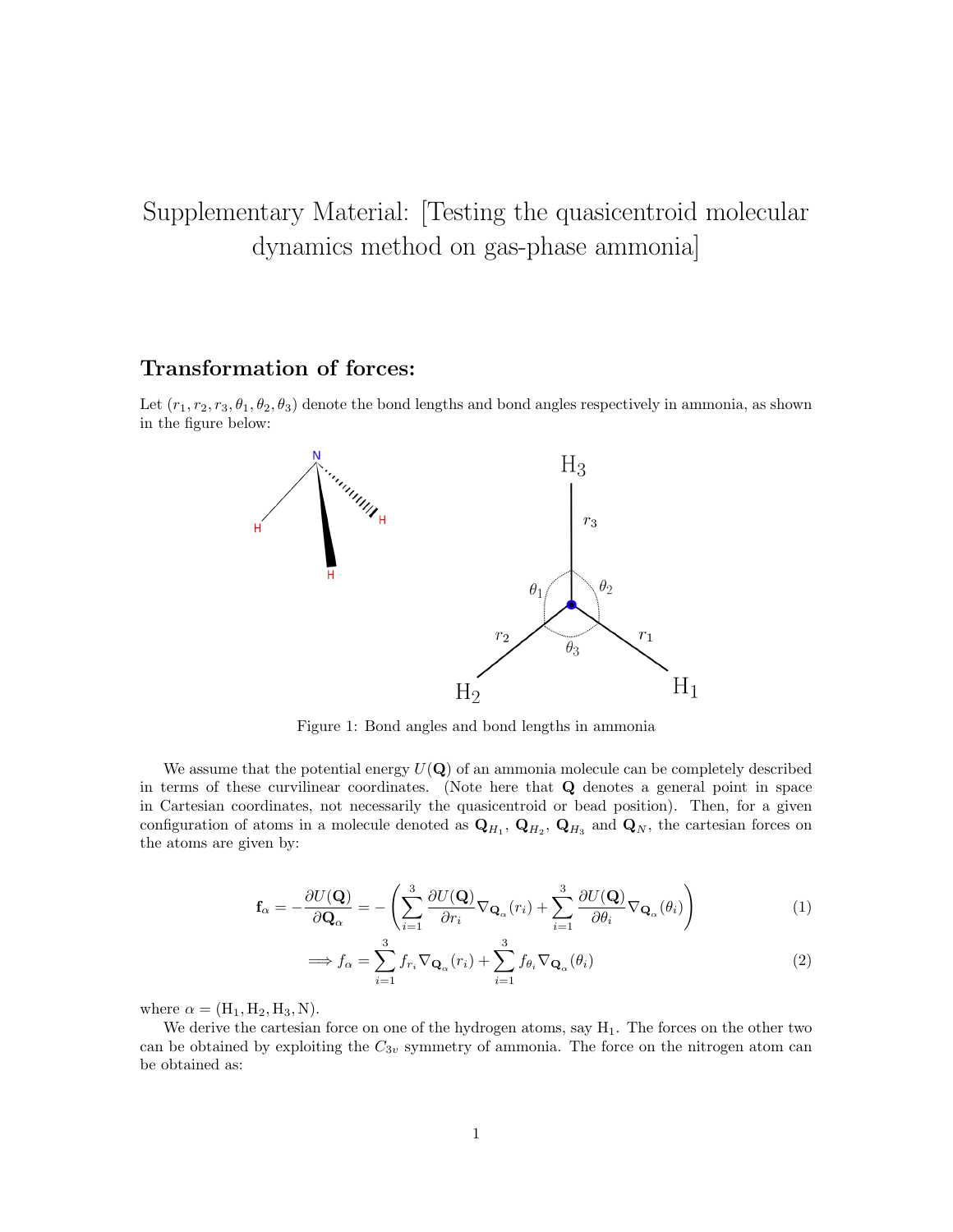<span id="page-1-4"></span>
$$
\mathbf{f}_N = -(\mathbf{f}_{H_1} + \mathbf{f}_{H_2} + \mathbf{f}_{H_3})
$$
\n(3)

as the total force on the molecule adds up to zero.

We begin by considering the transformation from cartesian to curvilinear coordinates as follows:

$$
r_i = \left\| \mathbf{Q}_{NH_i} \right\| = \left\| \mathbf{Q}_{H_i} - \mathbf{Q}_N \right\| \tag{4}
$$

$$
\theta_i = \cos^{-1}\left(\frac{\mathbf{Q}_{NH_j} \cdot \mathbf{Q}_{NH_k}}{r_j r_k}\right) \tag{5}
$$

From the above expressions, it is clear that  $\nabla_{\mathbf{Q}_{H_1}}(r_2)$ ,  $\nabla_{\mathbf{Q}_{H_1}}(r_3)$  and  $\nabla_{\mathbf{Q}_{H_1}}(\theta_1)$  vanish thereby yielding:

$$
\frac{\partial U(\mathbf{Q})}{\partial \mathbf{Q}_{H_1}} = \frac{\partial U}{\partial r_1} \nabla_{\mathbf{Q}_{H_1}}(r_1) + \frac{\partial U}{\partial \theta_2} \nabla_{\mathbf{Q}_{H_1}}(\theta_2) + \frac{\partial U}{\partial \theta_3} \nabla_{\mathbf{Q}_{H_1}}(\theta_3)
$$
(6)

It is easy to check that:

$$
\nabla_{\mathbf{Q}_{H_1}}(r_1) = \xi_1 \tag{7}
$$

$$
\nabla_{\mathbf{Q}_{H_1}}(\theta_2) = \mathbf{\Phi}_{213} \quad \text{and} \quad \nabla_{\mathbf{Q}_{H_1}}(\theta_3) = \mathbf{\Phi}_{312} \tag{8}
$$

where

<span id="page-1-0"></span>
$$
\boldsymbol{\xi}_i := \frac{\mathbf{Q}_{H_i}}{r_i} \tag{9}
$$

$$
\mathbf{\Phi}_{ijk} := \frac{1}{r_j \sin \theta_i} \left( \frac{\mathbf{Q}_{NH_j}}{r_j} \cos \theta_i - \frac{\mathbf{Q}_{NH_k}}{r_k} \right)
$$
(10)

Thus, we have:

$$
\mathbf{f}_{H_1} = f_{r_1} \mathbf{\xi}_1 + f_{\theta_2} \mathbf{\Phi}_{213} + f_{\theta_3} \mathbf{\Phi}_{312} \tag{11}
$$

<span id="page-1-1"></span>The forces on  $H_2$  and  $H_3$  can be obtained by cyclically permuting the indices in eq. [\(11\)](#page-1-0), yielding:

$$
\mathbf{f}_{H_1} = f_{r_1} \mathbf{\xi}_1 + f_{\theta_2} \mathbf{\Phi}_{213} + f_{\theta_3} \mathbf{\Phi}_{312} \tag{12a}
$$

$$
\mathbf{f}_{H_2} = f_{r_2} \mathbf{\xi}_2 + f_{\theta_3} \mathbf{\Phi}_{321} + f_{\theta_1} \mathbf{\Phi}_{123} \tag{12b}
$$

$$
\mathbf{f}_{H_3} = f_{r_3} \mathbf{\xi}_3 + f_{\theta_1} \mathbf{\Phi}_{132} + f_{\theta_2} \mathbf{\Phi}_{231} \tag{12c}
$$

Now, in order to obtain the curvilinear forces, given the cartesian forces on the atoms, we start from eq. [\(12\)](#page-1-1) and take a dot product with the auxiliary variables  $\xi_i$  and  $\Phi_{ijk}$ . It can be easily seen that:

<span id="page-1-3"></span><span id="page-1-2"></span>
$$
f_{r_i} = \mathbf{f}_{H_i} \cdot \boldsymbol{\xi}_i \tag{13}
$$

The derivation of the forces along the bond angles is slightly more involved. Considering one of the hydrogen atoms, say  ${\cal H}_1$  as before, we get:

$$
\mathbf{f}_{H_1} \cdot \mathbf{\Phi}_{213} = \frac{1}{r_1^2} f_{\theta_2} + \frac{\zeta_{123}}{r_1^2} f_{\theta_3} \tag{14a}
$$

$$
\mathbf{f}_{H_1} \cdot \mathbf{\Phi}_{312} = \frac{\zeta_{123}}{r_1^2} f_{\theta_2} + \frac{1}{r_1^2} f_{\theta_3} \tag{14b}
$$